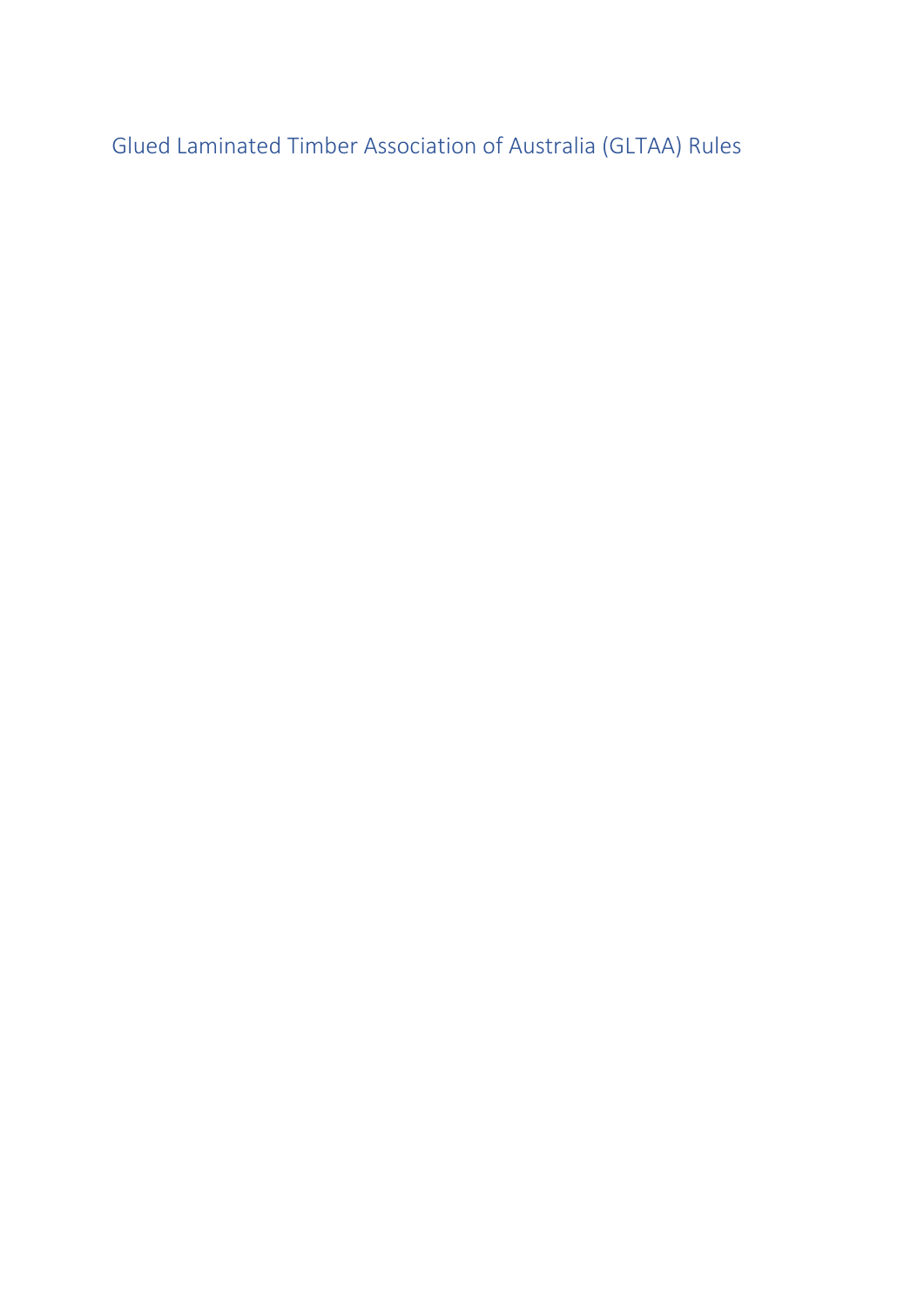# 1.0 History and rules of Membership

# *1.1 Historical Review*

The GLTAA was formed in 1990 as a direct result of a meeting called by the timber engineering department of the Chisholm Institute of Timber Technology in Melbourne. The background to the meeting is important to understand where the GLTAA came from to where it is today. Poor quality beams were supplied in large quantities into the Melbourne trade market to a significant project builder. Chisholm were engaged to adjudicate the problem. As a result, they called a meeting of major Australian glulam producers, interested industry bodies and practicing timber engineers with a very clear message. Self-regulate or there would *not* be a future for Glulam.

At the time, the Glulam industry players consisted of large companies to very small *backyard* producers. Certain practices in the industry by some were questionable with no controls on quality or performance of the product.

The clear and predominate aim of the fledgling Association was to develop a Quality System to be used as a minimum standard benchmark for all members when manufacturing Glulam products. The first hurdle to achieve this was to examine the current Australian Standards for Glulam manufacturing. It was clear that the Association had to tackle both issues concurrently;

- To develop a Quality Assurance System and
- To review the Glulam and finger-joint standard.

In the very early formation of GLTAA, further aims and objectives were developed. The composition of the membership since its inception has been the major manufacturers, importers, and resellers in Australia. Important contributions have been made by the Associate and technical members which comprise of interested parties such as Adhesive Manufacturers and Engineers specialising in timber engineering.

To manage the QA System, a third-party auditor was essential to regulate the product based on current standard. GLTAA appointed the Chisholm Institute which later became part of Monash University's Engineering Department. Contributions made by Professor Bob Milner and Dr. Con Adam were significant in implementing and monitoring the process.

The GLTAA is a not-for–profit organization which is structured as a Proprietary Limited Company with a limited liability of the shareholders, the producer and Importer members.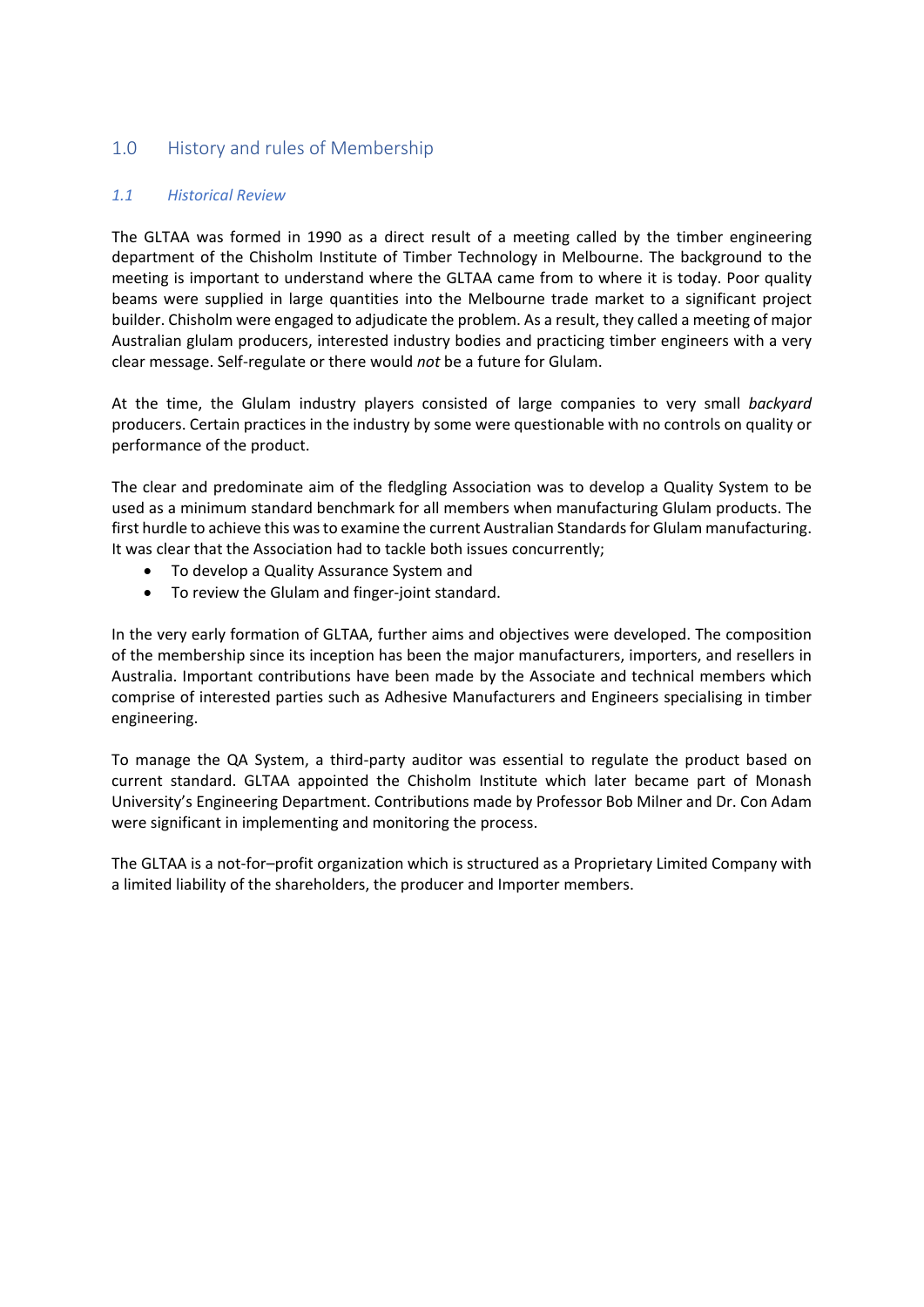# 2.0 Aims and Objectives of the GLTAA

#### *2.1 Quality Assurance*

The GLTAA develops, implements, and constantly reviews Quality Assurance programs for members to ensure adherence to the glulam standard. The system is based on:

- Establishing plant capability
- Product certification and
- Conducting ongoing third-party audits.
- Undertaking ongoing verification testing.

*Refer to 5.0. Regarding member obligations by manufacturers, importers and resellers.*

#### *2.2 Education*

GLTAA recognises the need to provide reliable technical information on glulam products to designers, architects, engineers and students in tertiary institutions involved in architectural and engineering disciplines. The GLTAA works towards assisting the education system by the development and progression of technical information. Furthermore, it is involved in relevant research projects with the varied disciplines.

### *2.3 Australian Standards*

GLTAA is actively involved in the formation and review process of Australian Timber Standards for the manufacture and design of glulam products.

#### *2.4 Research and Development*

GLTAA is actively pursuing opportunities to sponsor and initiate research and development projects which will foster the continued improvement and trade marketability of glulam products.

#### *2.5. Trade Marketing*

The Association recognizes the need to assist producers and reseller members in promoting the GLTAA Trademark as a symbol of quality to engineers, architects, building surveyors and the general public.

# 3.0. Association Management and Membership structure

#### *3.1. Office Bearers*

The following positions form the management of the Association:

- · Chairman
- · Vice Chairman
- · Secretary/Treasurer
- · Technical and Research Director
- · Trademark Director
- · Standards Director/s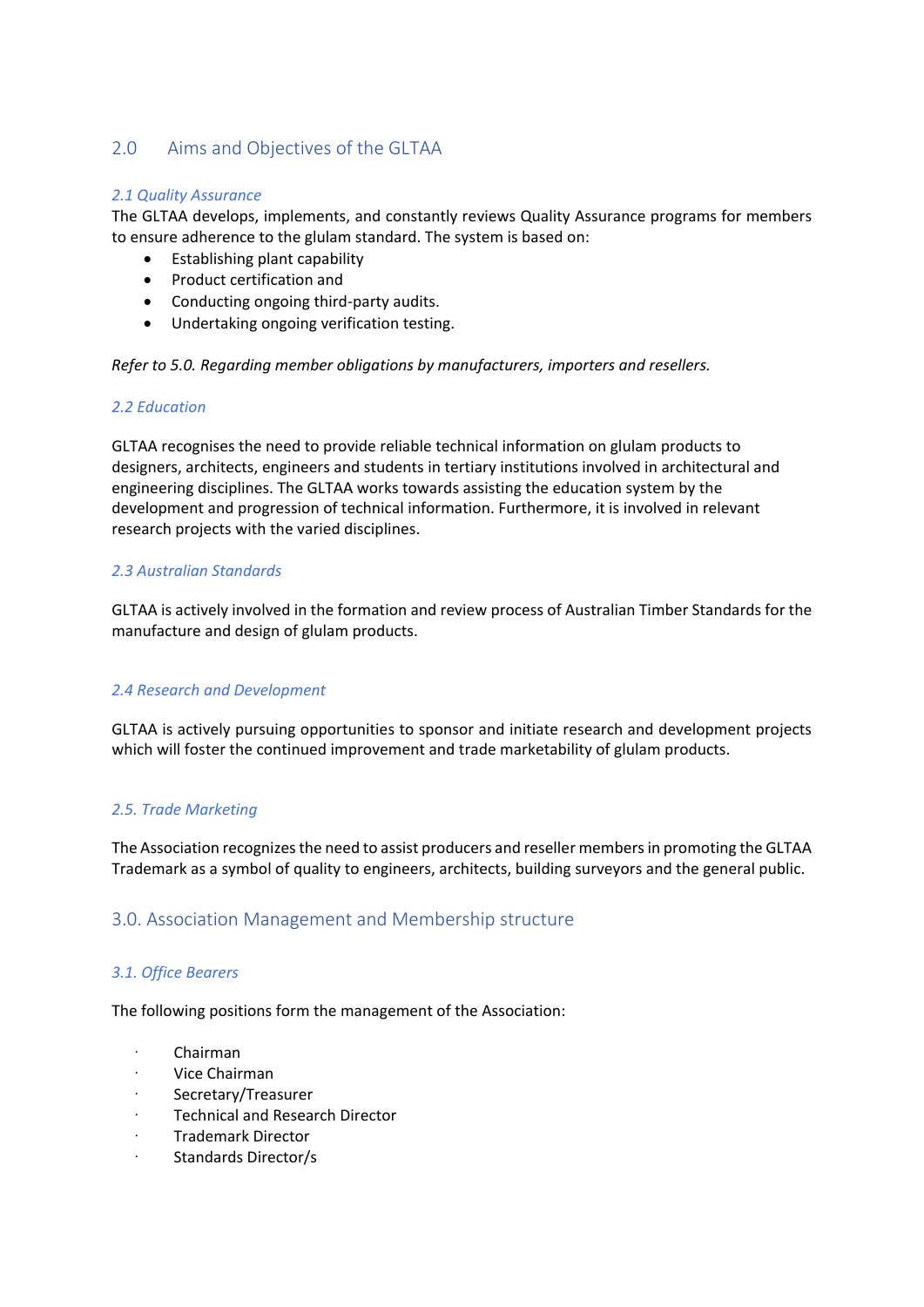#### *3.2. Executives*

#### The Executives are:

- · Chairman
- · Vice Chairman
- Secretary/Treasurer

In the event that the Executives are required to make a decision/s on behalf of the members and/or Association and one of the three office bearers is unavailable, a substitute can be nominated from the management team listed in section in *3.1* in their absence.

#### *3.3. Finance Management*

The GLTAA has engaged an Accounting firm to support the Secretary/Treasurer with their financial management duties as listed below:

- ∙ Maintain full set of financial accounts.
- ∙ Invoice all fees and subscriptions.
- ∙ Manage GLTAA funds.
- ∙ Payment of all out-goings when approved by the Executive.
- ∙ Maintain all statutory obligations to the ATO and other Government Departments, both state and federal.
- ∙ Arrange for annual audits as required by ASIC.

#### *3.4. Inspectorate*

The GLTAA contracts out the role of Third-Party Auditor for the QA program to an Inspectorate.

GLTAA has currently assigned Dr Con Adam of University of Melbourne to act as an Inspectorate. The Inspectorate's responsibilities include:

- ∙ The management, development and maintenance of certification and auditing process.
- ∙ Conduct periodic audits.
- ∙ Compilation and reporting of test data of each member back to the member and consolidation of all reports for monitoring the GLTAA's members production performance.
- ∙ Assign an appropriate grade based on the qualification testing conducted in GLTAA's associated laboratory.
- ∙ Utilize the verification test data to ensure ongoing compliance of the certified grade.
- ∙ Respond to any technical queries received through the GLTAA website.

#### *3.5 Membership*

Membership consists of four categories:

#### *3.5.1. Producer Members*

Producer members are by; definition; manufacturers of glulam timber products, structural and/or non-structural.

*NB. The definition of glulam timber products is a broad one and encompasses any timber value- added product which is glued.*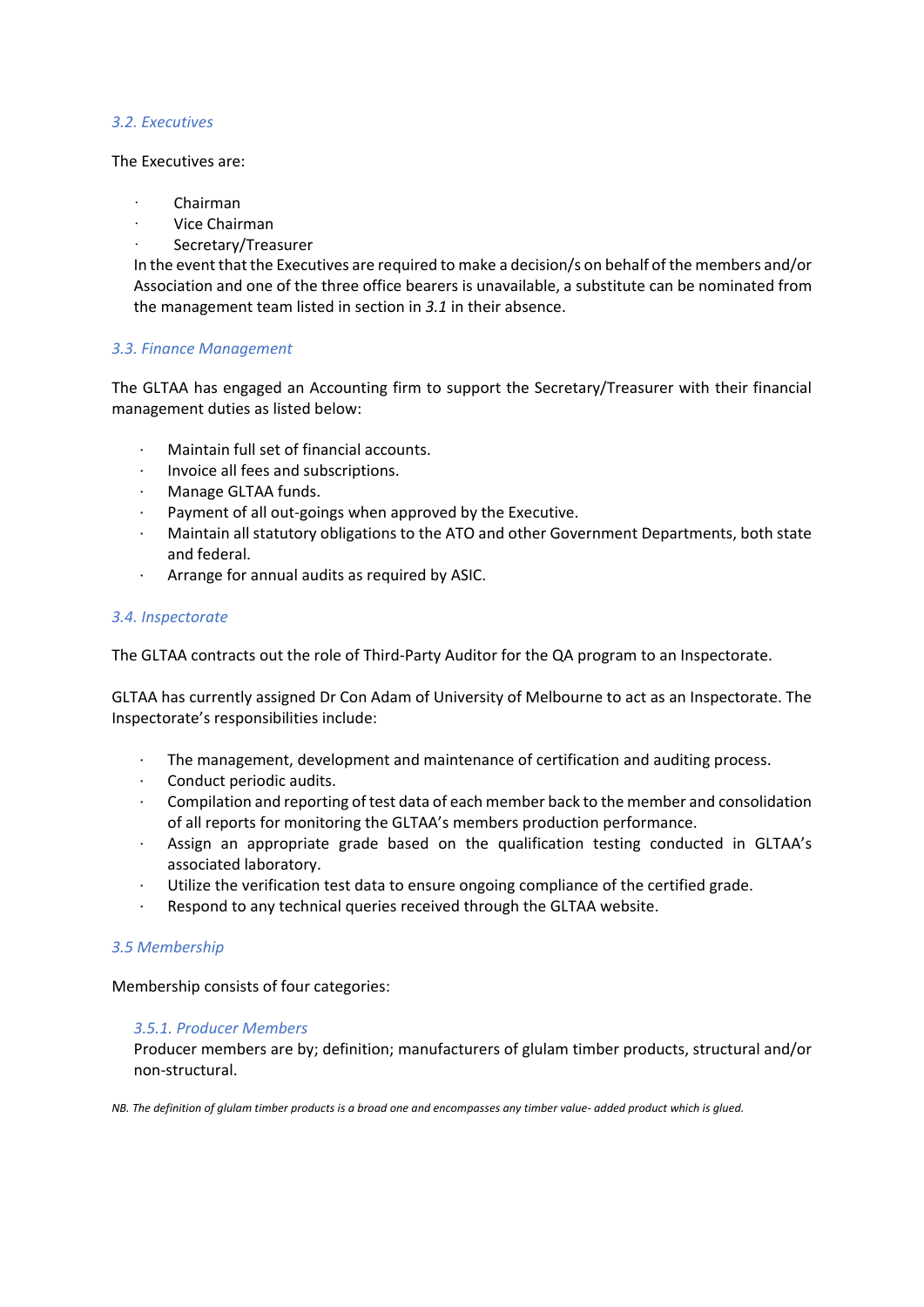#### *3.5.2 Importers/Resellers*

Importer/Reseller members are wholesale, trade and retail distribution businesses who import and trade in structural and/or non-structural glulam timber products.

#### *3.5.3. Associate Members*

Associate members are companies and individuals with an interest in glulam timber products.

*NB. This category of member is suitable for adhesive manufacturers/importers, engineers, educational institutes, trainers, machinery suppliers etc.*

#### *3.5.4. Technical Members*

Technical membership is open to individuals, companies and engineering practitioners with an interest in glulam timber products in the trade market and can contribute by the supply of technical expertise to the Association.

# 4.0 Fee Structure

#### *4.1. Producer & Importer/reseller Members*

Producer member's fee for the first year is \$1,000.00 + GST. The financial year for the Association runs from  $1<sup>st</sup>$  July to 30<sup>th</sup> June each year with the fee being paid on a pro rata basis from the date of acceptance of membership. At the anniversary of the first years' membership, the full membership fee will apply and will be billed at a pro rata rate of the fee set for that year. Membership fees are reviewed and set at the AGM.

#### *4.2. Associate Members*

Associate Members will pay an annual fee of 1,000.00 +GST, due by the 30<sup>th</sup> of June for each financial year. Associate Members joining during the financial will be billed a sum as pro rata for the full year.

#### *4.3. Technical Members*

Technical Members will pay an annual fee of \$500.00 + GST, to be due by the  $30<sup>th</sup>$  of June for each financial year. Technical Members joining during the financial year will be billed a sum as pro rata for the full year.

*NB. Invoices are issued and sent to all Producer/Importer/Reseller Members twice a year. The first invoice is for the period from July to December and the second is for January to June.*

#### 5.0. Certified Producer Importer/Reseller Member Obligations

# *5.1. Producer Members*

Producer members have the following obligations on joining the Association:

- Undertake an in-house capability assessment to determine the plant's capability to produce compliant glulam products as per AS/NZ 1328.1.
- Achieve certification in accordance with the Inspectorate requirements for all structural and/or non-structural products manufactured within twelve (12) months of joining the GLTAA.

*NB. It is a requirement of all producer members to achieve certification in this timeframe. There may be circumstances where this is not possible and the timeframe may be extended at the discretion of the executive. It would have to be demonstrated that the new member is genuinely working toward certification.*

• Produce a quality product suitable for the intended purpose.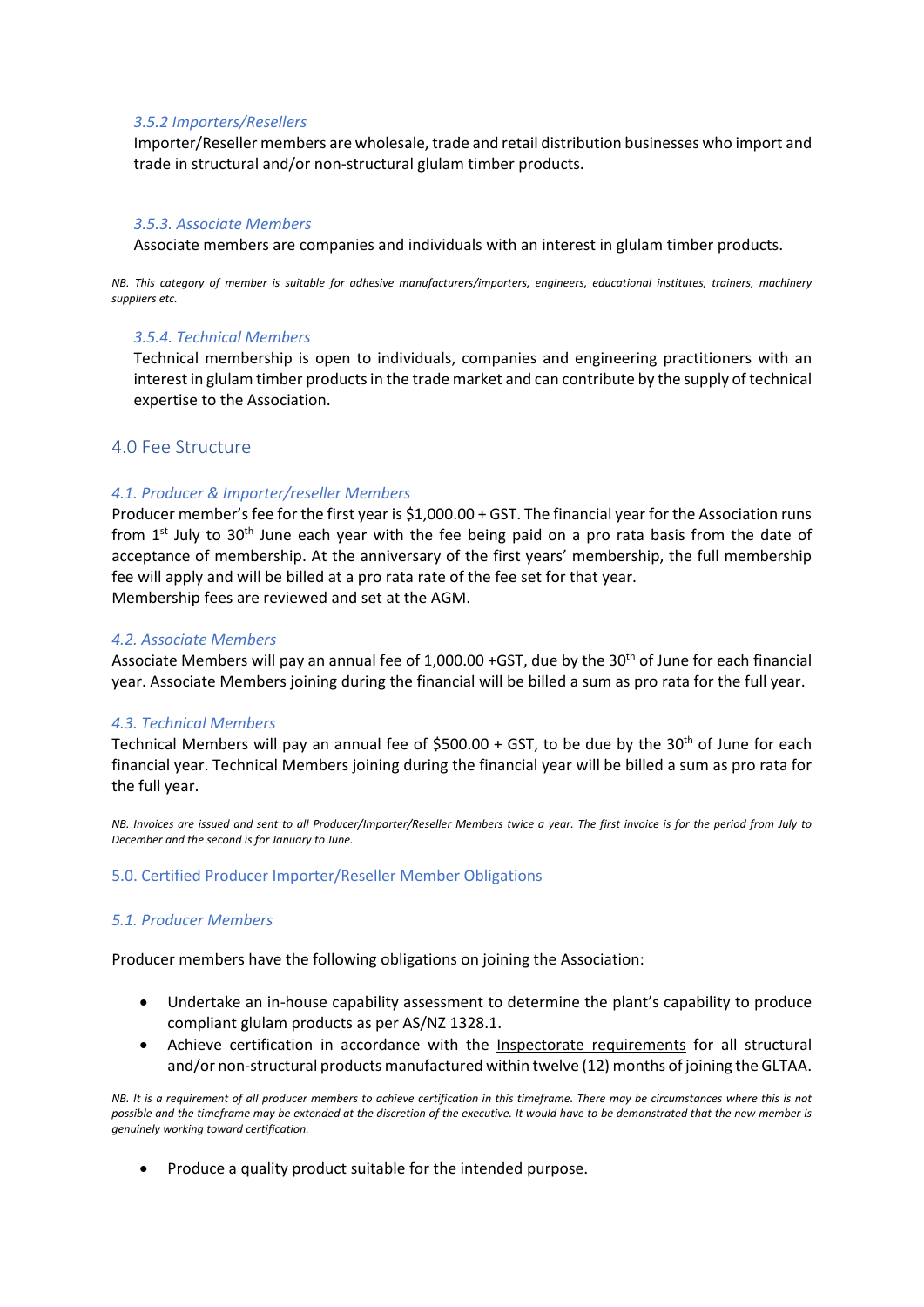- Promote the Association and the industry in a positive manner at all times.
- Be involved in the decision-making process for the continued improvement of the GLTAA.

#### *5.2. Importer/Reseller Members*

Importer/Reseller Members have the following obligations on joining the Association:

- Provide to the satisfaction of the inspectorate proof that the claimed GL grades meet the requirements as per AS/NZ 1328.1 of all structural grades of Glulam imported/resold.
- Provide to the satisfaction of the Inspectorate the Quality Assurance and/or Product certification system used by the manufacturer from which the Glulam is sourced. QA documentation shall be required by the Inspectorate on each batch/shipment of Glulam.
- Only sell and promote quality assured product which is suitable for the intended purpose.
- Promote the Association at all times.
- Be involved in the decision-making process for the continued improvement of the organization and the industry.

# 6.0. The GLTAA Trademark

#### *6.1. Use of the Trademark*

The GLTAA registered Trademark may be used in the following manner:

- Branding on accredited product or product wrapping.
- On Accredited manufacturers and Importers/Reseller's literature.
- On Company invoices, letterheads and business cards.
- Accredited members' promotional advertising.
- On certified members website.

#### *6.2. Requirements the approved user must meet*

An approved user of the GLTAA Trademark shall use the Trademark only on products (species/grade) that are certified and approved by the Inspectorate.

#### *6.3. The standards that goods or services must meet*

The GLTAA certification Trademark bearers shall be approved by the Inspectorate to meet the requirements of AS/NZS 1328.1 for goods and services associated with Glulam.

#### *6.4. Method of determining that the standard is met:*

#### *6.4.1 Initial qualification process:*

- 1. The manufacturer shall plan and carry out production under controlled conditions. The manufacturer shall issue quality control Manuals comprising procedures and instructions for manufacturing, quality assurance and organizational structure. These documents shall be assessed and verified by the Inspectorate.
- 2. The manufacturer shall have the ability to run production factory control tests on daily basis as required by AS/NZS1328.1, which include, evaluating the bending strength of finger joints, evaluating bending strength and modulus of elasticity of glulam and testing the face bond quality of face joints.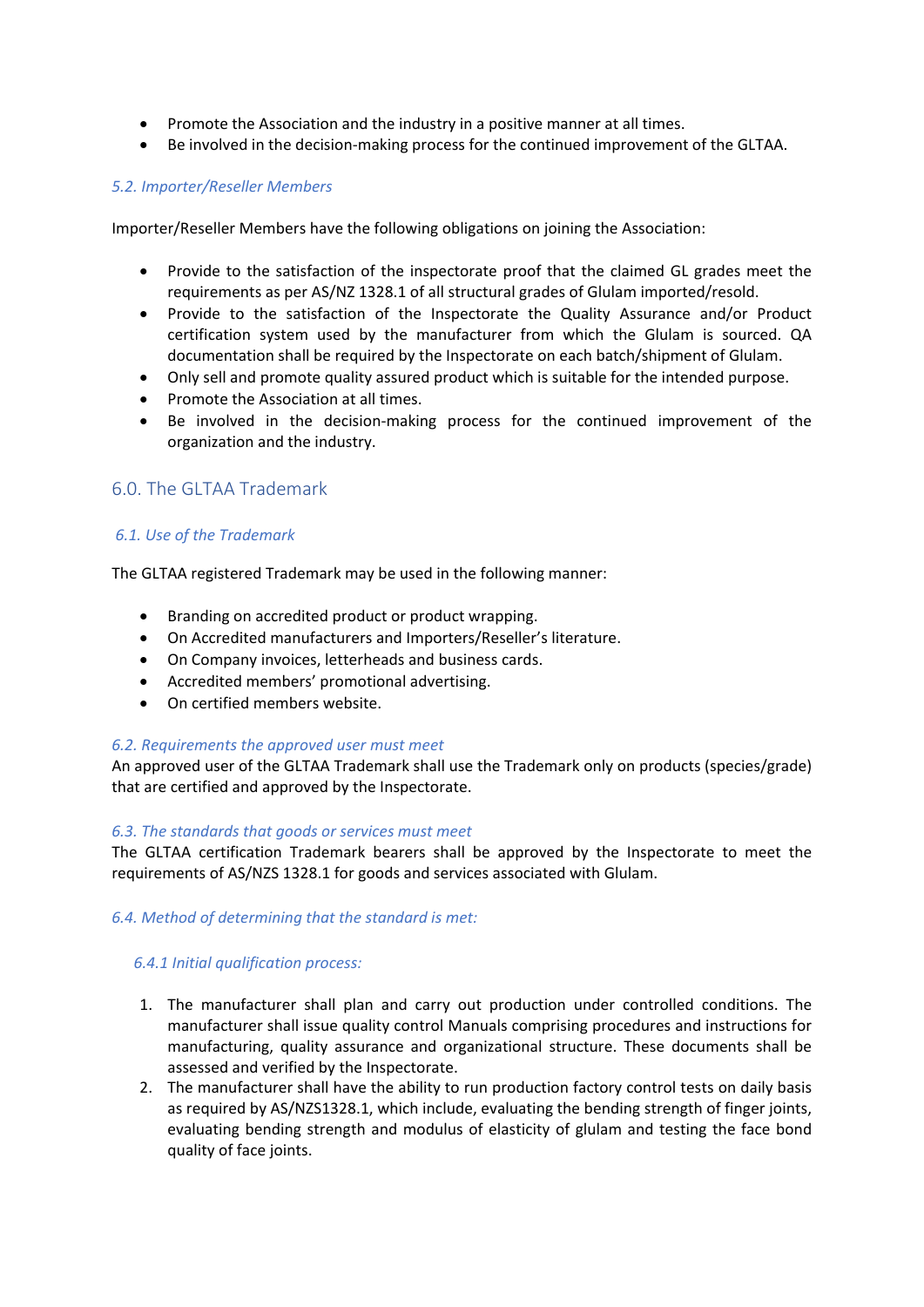- 3. The components of the glulam product, such adhesive and feed stock shall meet the requirements stated in AS/NZS1328.1.
- 4. Qualification testing shall be successfully conducted as per AS/NZS1328.1 for each grade/species of glulam covered by the certification Trademark.

At the successful outcome of the above a GLTAA Certificate will be issued by the Inspectorate for the producer. The producer can start using the GLTAA certification Trademark for the grade products.

#### *6.4.2 Ongoing monitoring of the certified product:*

- 1. The producer shall undertake factory control testing on daily basis to ensure that the qualification properties are met. These include finger joint testing, modulus of elasticity of full-size product and the face bond quality tests.
- 2. The producer shall retain specimens from daily production labelled with the date of production to be collected by the Inspectorate auditor to undertake verification testing.
- 3. The daily factory control test results shall be organized in a spreadsheet form to be submitted to the auditor during the audit.
- 4. Should the approved producer choses to use a local auditor, such auditors shall be trained and approved by the GLTAA Inspectorate.

#### *6.4.3 Other requirements for the owner of the certification Trademark owner.*

The GLTAA Inspectorate can freeze or withdraw the certification Trademark if it the certified product does not meet the requirements as detailed in the previous section. The Producer can re-apply for the certification Trademark when the cause of the withdrawal is alleviated.

# *6.5. The procedure for resolving a dispute about whether goods or services meet the certification standards*

The Inspectorate settles disputes between itself and the producer by referring matters to the GLTAA Executive which in turn refers the issue to a Technical Review Committee. the producer and the Inspectorate are required to follow the recommendations issued by the Technical Committee to resolve any dispute in regard to the Trademark.

#### *6.6. Withdrawal of the Trademark*

Any Members' use of the GLTAA Trademark may be withdrawn under the following circumstances in accordance with the rules as detailed in the Inspection Manual:

- Sale of product which is deemed by the Inspectorate to be below the specification established by the Qualification process.
- Failure to maintain manufacturing processes forming the basis of certification being granted.
- Being engaged in conduct which will bring the Association into disrepute.
- Does not conform with the ongoing audits and verifications conducted by the Inspectorate.

The certified producers can assign their own auditors, subject to the Inspectorate's approval, which includes training.

# 7.0. Membership Application

The application for membership shall be made, and application for the issue of one share with a face value of \$1.00 in the Glued Laminated Association of Australia Pty Ltd.